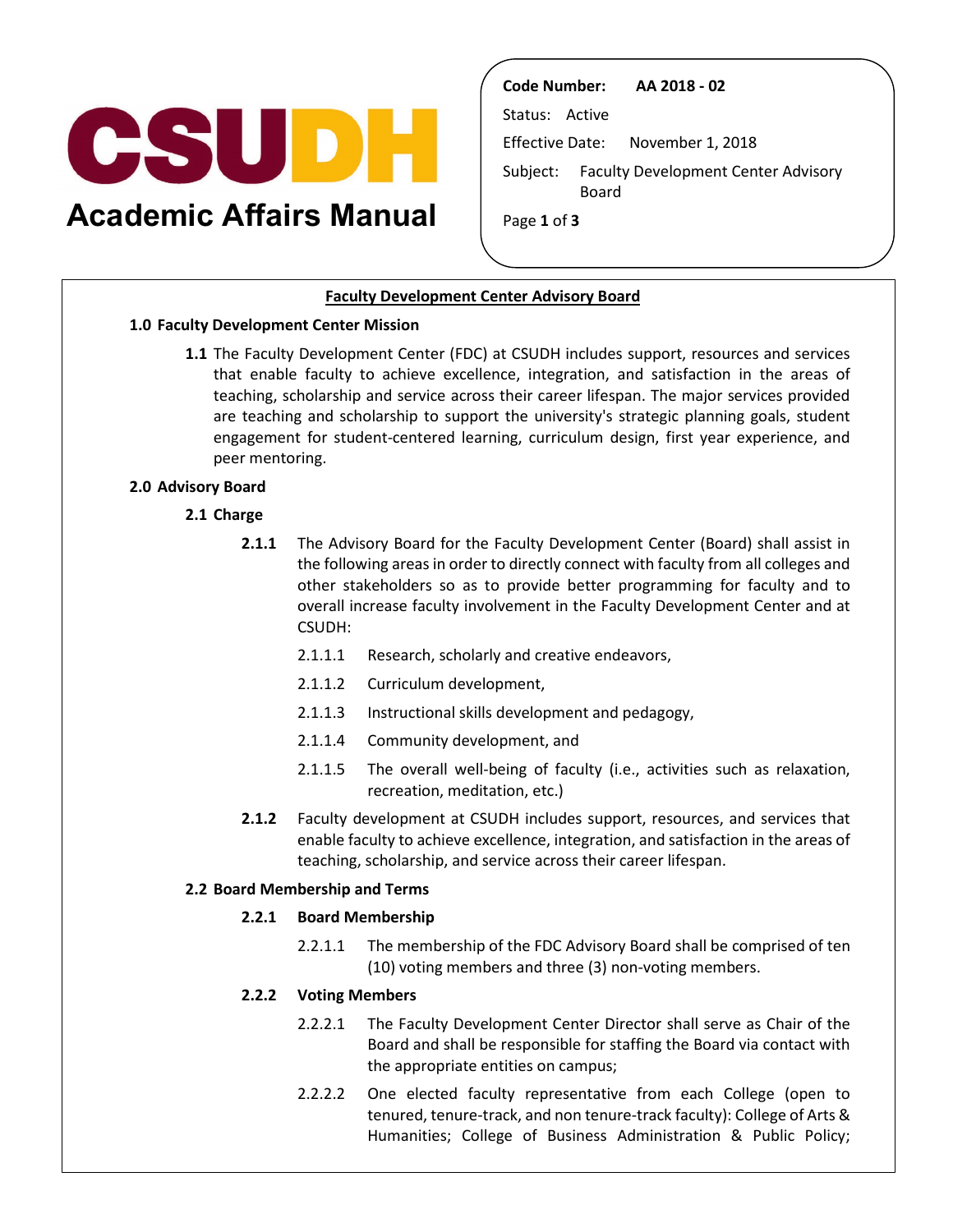College of Education; College of Extended & International Education; College of Health, Human Services, & Nursing; College of Natural & Behavioral Sciences;

- 2.2.2.3 One (1) elected representative from the University Library ( open to tenured, tenure-track, and non tenure-track faculty);
- 2.2.2.4 One (1) non tenure-track instructional faculty representative;
- 2.2.2.5 One (1) representative from the Office of Academic Technology as designated by the appropriate administrator; and
- 2.2.2.6 One (1) representative from the Emeritus Faculty Association as designated by the President of the Emeritus Faculty Association.

# **2.2.3 Ex-Officio (Non – Voting) Members**

- 2.2.3.1 The Associate Vice President for Faculty Affairs & Development
- 2.2.3.2 The Dean of Graduate Studies
- 2.2.3.3 The Dean of Undergraduate Studies
- **2.2.4** To ensure continuity in decision-making, all members will serve for a period of two (2) academic years.

#### **2.3 Call for Faculty Representatives**

- **2.3.1** The first year of the FDC Advisory Board will begin in fall 2018, subsequent elections will be held spring 2020.
- **2.3.2** Moving forward, faculty representatives shall be elected in the spring semester so that the Board may begin its work at the start of the fall semester.
- special election to fill the opening. **2.3.3** If a Board member chooses to end their term early, the College will call for a
- **2.3.4** Once the representatives have been elected, the College shall send a report to the FDC Director with the name of the representative.

#### **2.4 Term**

- **2.4.1** Each Board member shall serve a two-year term.
- **2.4.2** Each term of service shall begin in the fall semester.

# **2.5 Procedures**

# **2.5.1 Meetings**

- 2.5.1.1 The FDC Director shall be responsible for calling all Board meetings.
- 2.5.1.2 All meetings shall take place in the Faculty Development Center.
- Director for the subsequent academic year. 2.5.1.3 The Board shall meet at least once per semester and provide recommendations for programming to the Faculty Development Center
- 2.5.1.4 The first meeting of the 2018-2019 Academic Year shall be held in mid-February.
- 2.5.1.5 The meeting schedule shall be as follows:
	- 2.5.1.5.1 Fall meetings shall be held in mid-October,